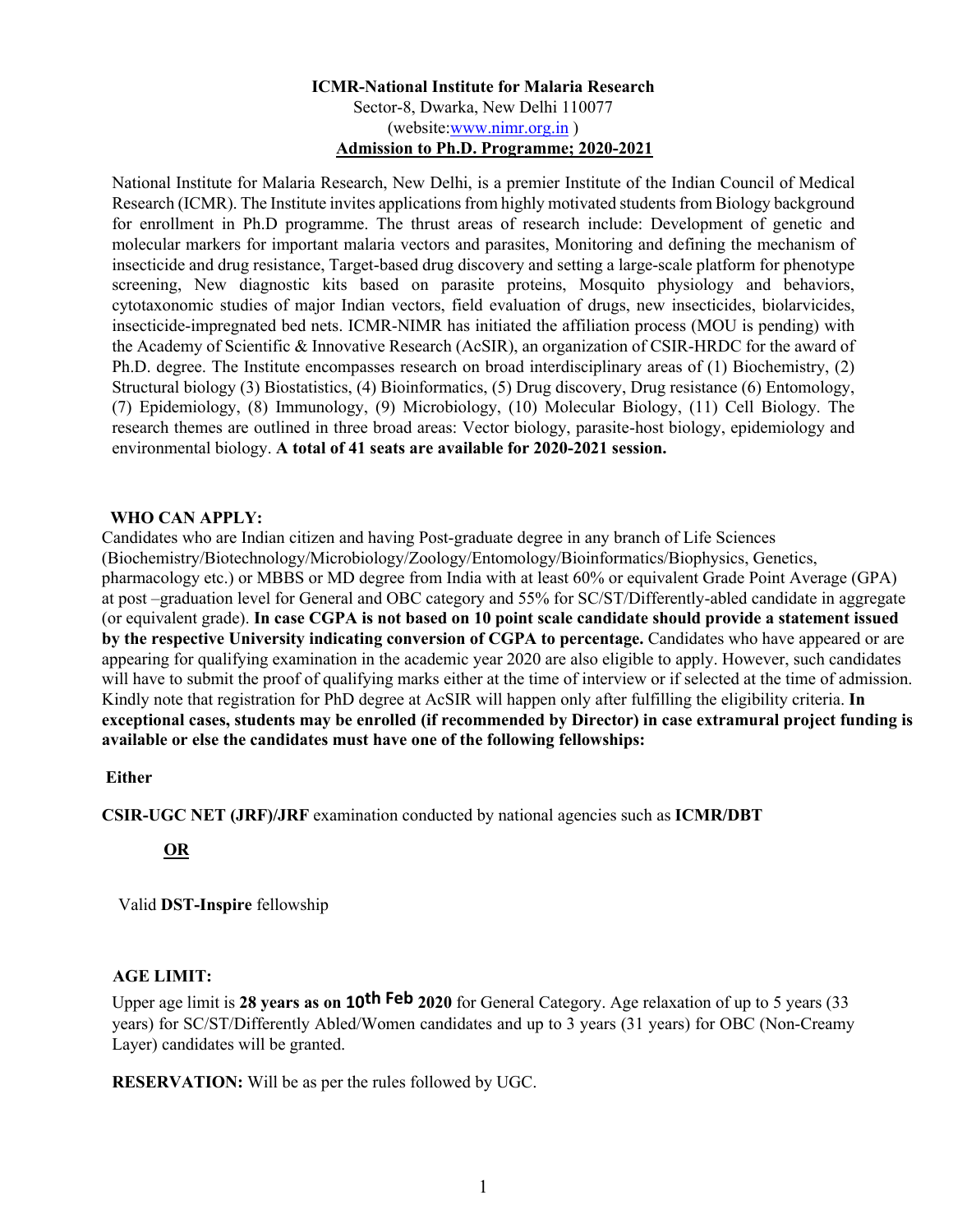## **HOW TO APPLY:**

Application form available at the NIMR website (www.nimr.org.in) should be duly filled and submitted online on or before **14 April, 2020**. Printed copy of the filled application form should be submitted along with a non- refundable Demand Draft for Rs 300/- (Exempted for SC/ST and Differently Abled candidates, provided they submit supporting document) drawn in favour of **"Director-NIMR,** so as to reach on or before **April 30, 202**0 Envelope should be marked as **"NIMR Ph.D. 2020"**. Incomplete applications and applications received after the closing date will not be entertained.

## **SELECTION PROCEDURE:**

**The names of the short-listed candidates along with date and time for the personal interview will be displayed on the ICMR-NIMR website.** The list of Ph.D. guides (who have vacancy for Ph.D. students in their laboratory) and brief description of their research projects would be given to shortlisted candidates. **Final selection would be based on the performance in the interview.**

#### **HOSTEL:**

**Women candidates selected for Ph.D may avail Hostel facility upon request. But due to limited available space at Hostel, woman candidate who is not local (outside of Delhi) would be given first preference.** 

NIMR reserves the right to change the minimum eligibility criteria in case of receipt of large number of applications. **The decision of the Director and Selection Committee will be final for selection and allotment of laboratory, and no correspondence will be entertained in this regard. Since NIMR has different field units across the country, many students will be placed in those units outside of Delhi, based on the requirement and decision of the Director and selection committee.** Please find the information of ICMR-NIMR field sites at **www.nimr.org.in**.

Canvassing in any form and/or bringing in any influence will be treated as disqualification. No travel allowance shall be provided by the Institute at any stage of the admission process and outstation candidates appearing for the interview should make their own arrangements for their stay.

## *For any issue regarding submission of form/or information kindly send email to; director@mrcindia.org*

| Sr.<br>No. | <b>Particulars</b>                                                           | <b>Schedule</b>                                                            |
|------------|------------------------------------------------------------------------------|----------------------------------------------------------------------------|
| 1.         | Start of online application                                                  | <b>February 10, 2020</b>                                                   |
| 2.         | Last date for submission of online application                               | April 14, 2020                                                             |
| 3.         | Last date for submission of hard copy of the application and<br>demand draft | <b>April 30, 2020</b>                                                      |
| 4.         | Announcement of candidates shortlisted for Interviews                        | will be displayed on NIMR website; May 4,<br>2020                          |
| 5.         | Date of Interview                                                            | will be displayed on NIMR website; May 25,<br>2020                         |
| 6.         | Final Selection                                                              | Announcement of final Selected candidate at<br>the web site; June $1,2020$ |

## **Time Table for Selection Procedure**